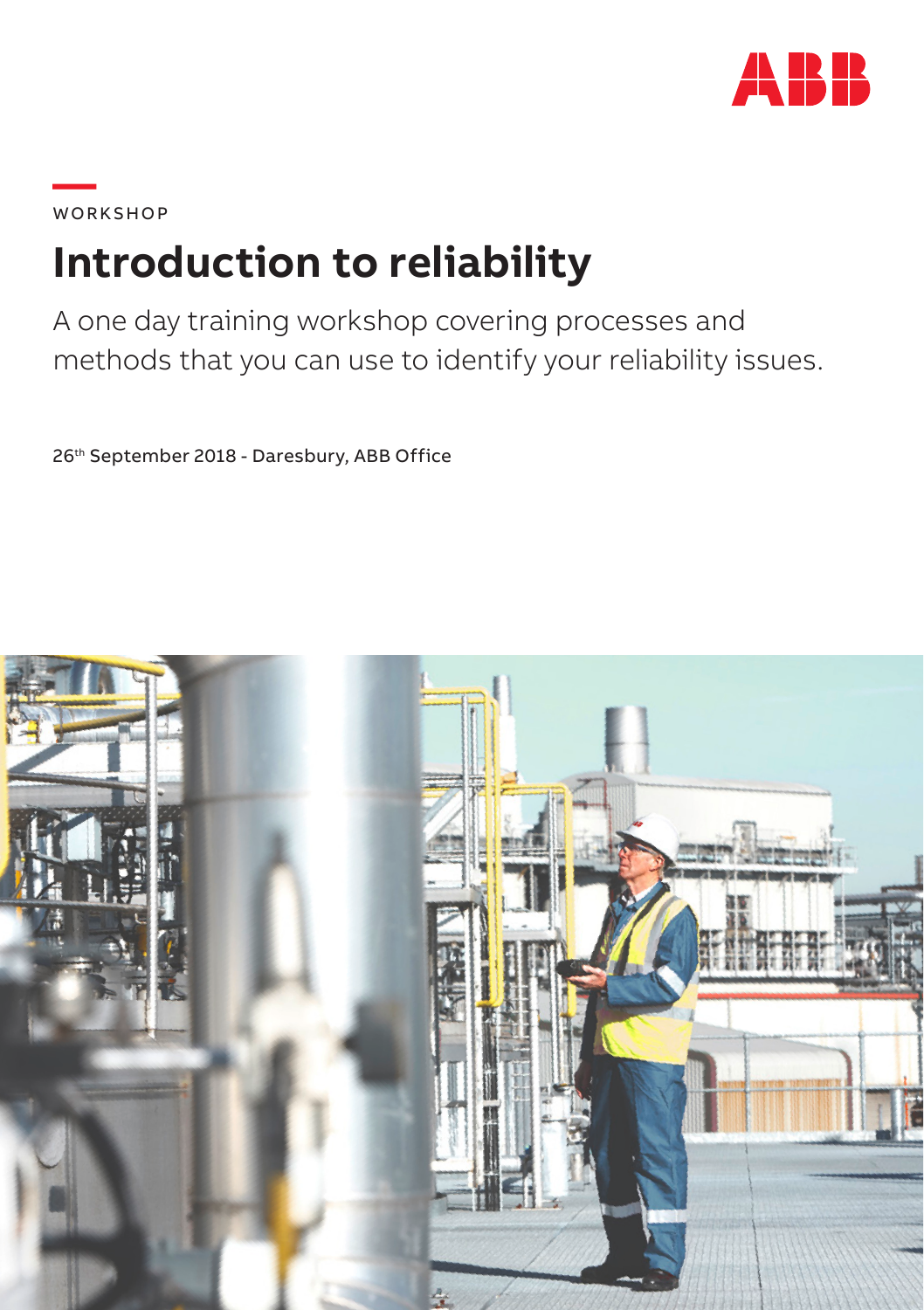## **— Introduction to reliability workshop**

Today, UK industry needs to be as safe and efficient as possible in order to compete in the global market place. A key factor in ensuring these requirements is the reliability of the plant assets.

Set against a background of ageing plant, tighter legislation, the continuous drive for increased production at the same time as cost reduction, engineers are expected to improve the up-time and reliability of plant equipment. This workshop will outline a number of processes and methods that you can use to identify your reliability issues and begin to tackle them.

You will hear from ABB reliability consultants who as well as being acknowledged as experts in their field also have a background in frontline maintenance management. You will have the opportunity to learn from them and incorporate their experiences into your improvement plans.

#### **Background to the workshop**

For a number of years ABB has worked with clients in the oil and gas, pharmaceutical, food, chemical, paper and metals industries, helping them to improve the reliability of their assets. This improvement work has ranged from delivering tailored training packages to developing full site maintenance policies. In addition to a practical introduction to a number of reliability improvement techniques, the workshop will give you the opportunity to share your experience and to pick up examples of good practice from the tutors and the other attendees.

### **The training method**

The workshop will consist of a number of practical interactive sessions to cover the following techniques and topics:

### - Criticality analysis

The vital starting point which allows you to prioritise your assets to make best use of limited resources

- Loss analysis and reporting Key processes for analysing and losses and for focusing resources on specific problems
- Root Cause Analysis (RCA) A technique for identifying the fundamental cause of an issue such as an accident or an equipment failure
- Failure Modes and Effects Analysis (FMEA) A method for identifying potential failures and developing appropriate maintenance strategies to prevent them or to mitigate their effects
- Spares management

The lack of correct spares is often a fundamental cause of poor reliability. This session looks at simple techniques to identify required spares

- KPIs and benchmarking

Covers key measures of maintenance and reliability and suggests what level these would have to reach to be called 'World Class'

- What is your reliability performance? This interactive session uses another problem solving technique called CEDAC to look at those issues faced in their workplace by the delegates themselves

### **Price**

£345 + VAT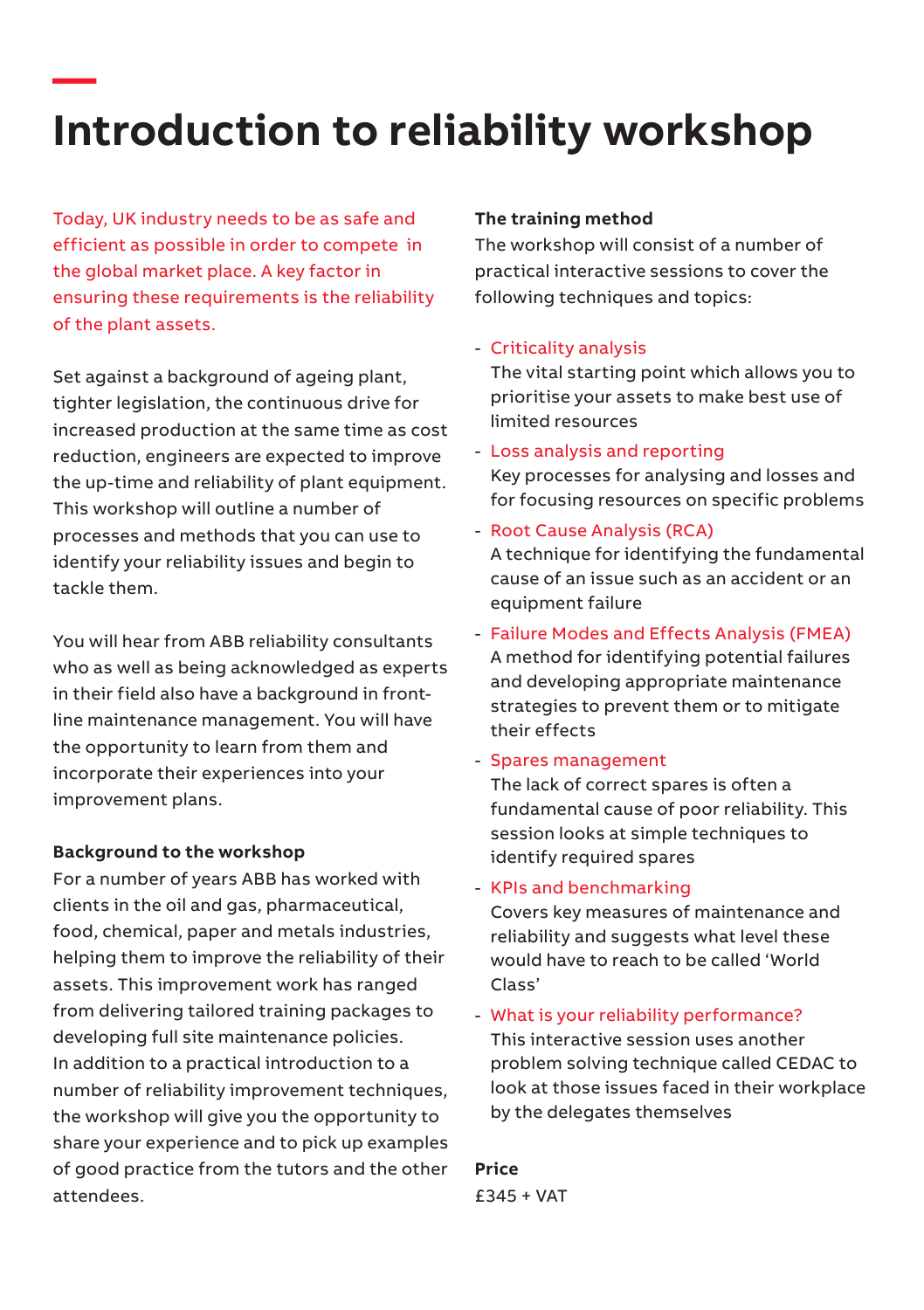#### **Who should attend?**

Representatives from all businesses and organisations involved in the reliability and maintenance of assets would benefit from attending this workshop. It would be of particular interest to site managers; maintenance and engineering managers; plant engineers and reliability engineers; plant / operations managers and health, safety & environmental managers. The workshop will provide an excellent opportunity for networking with other professionals who share an interest in asset reliability.

#### **Course tutors**

Martin Brown BEng, CEng, MIMechE is a Principal Consultant with ABB. He is an experienced practitioner involved in

improving maintenance, reliability and integrity management for a wide range of companies across the chemical, oil & gas, and pharmaceutical industries.

Laurence Plant, MBA, BSc CEng, MIMechE is a Principal Consultant with ABB. He has a maintenance and engineering background in pharmaceuticals, chemicals FMCG and plastics. Laurence has been involved in a wide range reliability improvement projects.

Norman Woodward BEng CEng MSOE MIPlantE is a Consultant with ABB. His background is maintenance, turnaround and project management for a wide range of companies in the chemical industry.

| Workshop agenda* |                                                    |  |
|------------------|----------------------------------------------------|--|
|                  |                                                    |  |
| 08.30            | Registration and coffee                            |  |
| 09.00            | Introduction                                       |  |
| 09.15            | Reliability - the basics                           |  |
| 09.45            | Criticality analysis                               |  |
| 10.30            | Coffee and networking                              |  |
| 10.45            | Loss analysis and reporting                        |  |
| 11.15            | Root Cause Analysis (RCA)                          |  |
| 12.15            | Lunch and networking                               |  |
| 13.15            | Failure Modes & Effects Analysis (FMEA)            |  |
| 14.15            | Coffee and networking                              |  |
| 14.30            | Spares management                                  |  |
| 15.00            | Key Performance Indicators (KPIs) and benchmarking |  |
| 15.30            | Maintenance and reliability issues - CEDAC         |  |
| 16.00            | Closing comments                                   |  |

\*ABB reserve the right to amend the agenda.

### **How to book**

Web: www.abb.com/uk/consulting/training

Email: jackie.kendall@gb.abb.com

Phone: Call Jackie Kendall on +44 (0)1642 372121